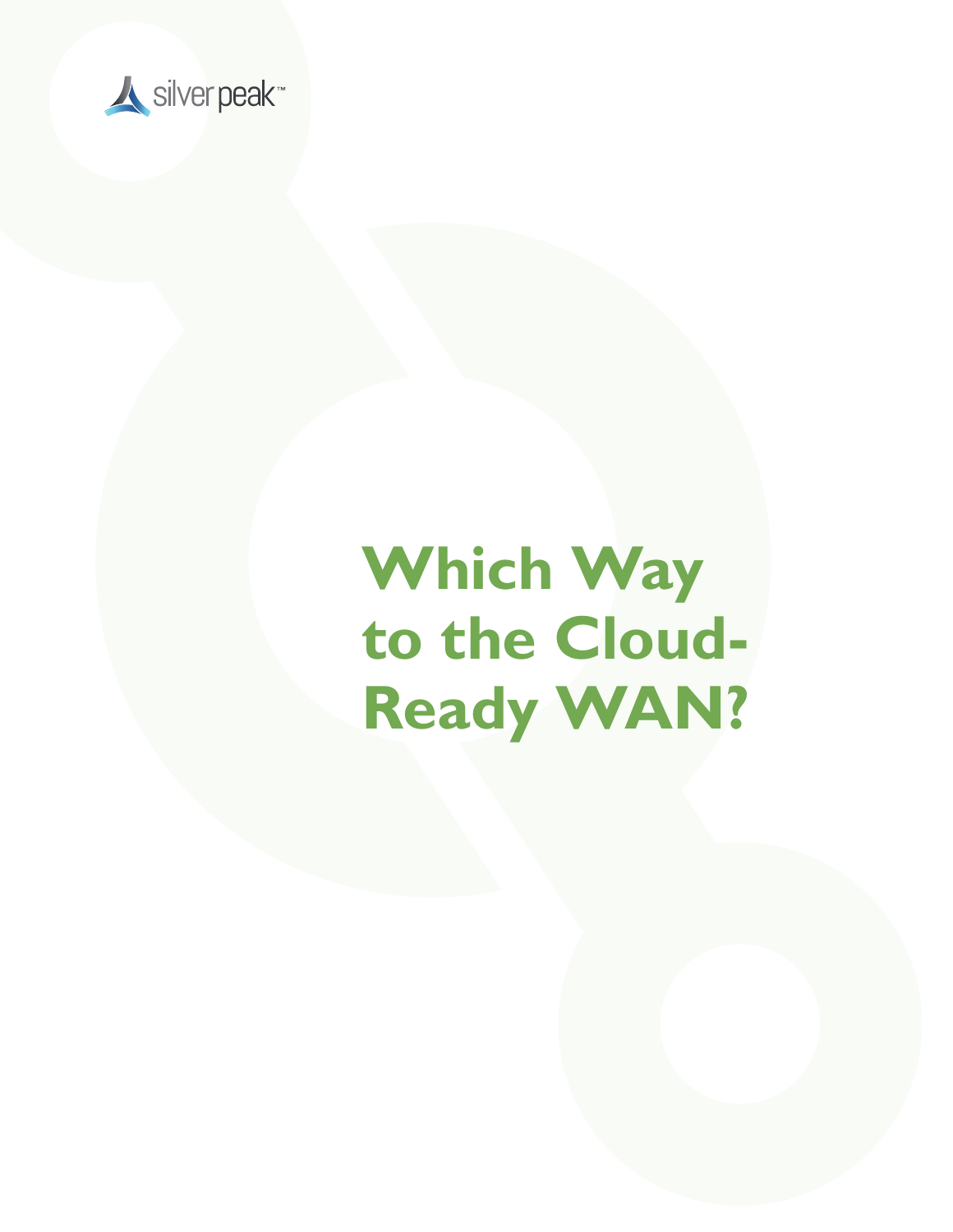

## **Which Way to the Cloud-Ready WAN?**

The movement to cloud-based services is well underway, with Gartner predicting that SaaS or cloud-based deployments will reach 50% of all CRM deployments by 2016<sup>1</sup>. Yet most corporate WANs are still built for the pre-cloud world, focusing mainly on efficient data transmission between branches, headquarters and data centers. Essentially, the "historical" corporate WAN was optimized for transferring information between physical locations owned or rented by the enterprise.

But as we all know, the world has changed. So when examining how the WAN architecture should change along with it, we find inherent trade-offs between centralizing and distributing functionality.

With the central approach, all Internet-destined traffic is backhauled through a firewall at a central location. This "hub and spoke" design is straightforward to secure, but the inevitable backhauling is sub-optimal in an environment where cloud services are important (note a branch in Los Angeles accessing a service in Seattle through a data center in New York).



*Figure 1: Centralized "Hub and Spoke" Design Results in "Tromboning" of Traffic Accessing SaaS Services*

In many enterprises today, cloud applications are generating the majority of traffic, driven by the continued adoption of software and infrastructure-as-a-service (SaaS and IaaS). In response, enterprises are motivated to consider a fully distributed or direct-to-net architecture.

The left side of the following diagram illustrates the direct-to-net approach and the associated complexity: going directly to the Internet means installing a firewall at every branch. So do we have to choose between the direction of "fully centralized" (backhauled) or "fully distributed" (direct-to-net)?

*1 Forbes.com, "What's Hot In CRM Applications, 2015: Why CPQ Continues To Accelerate," April 12, 2015*